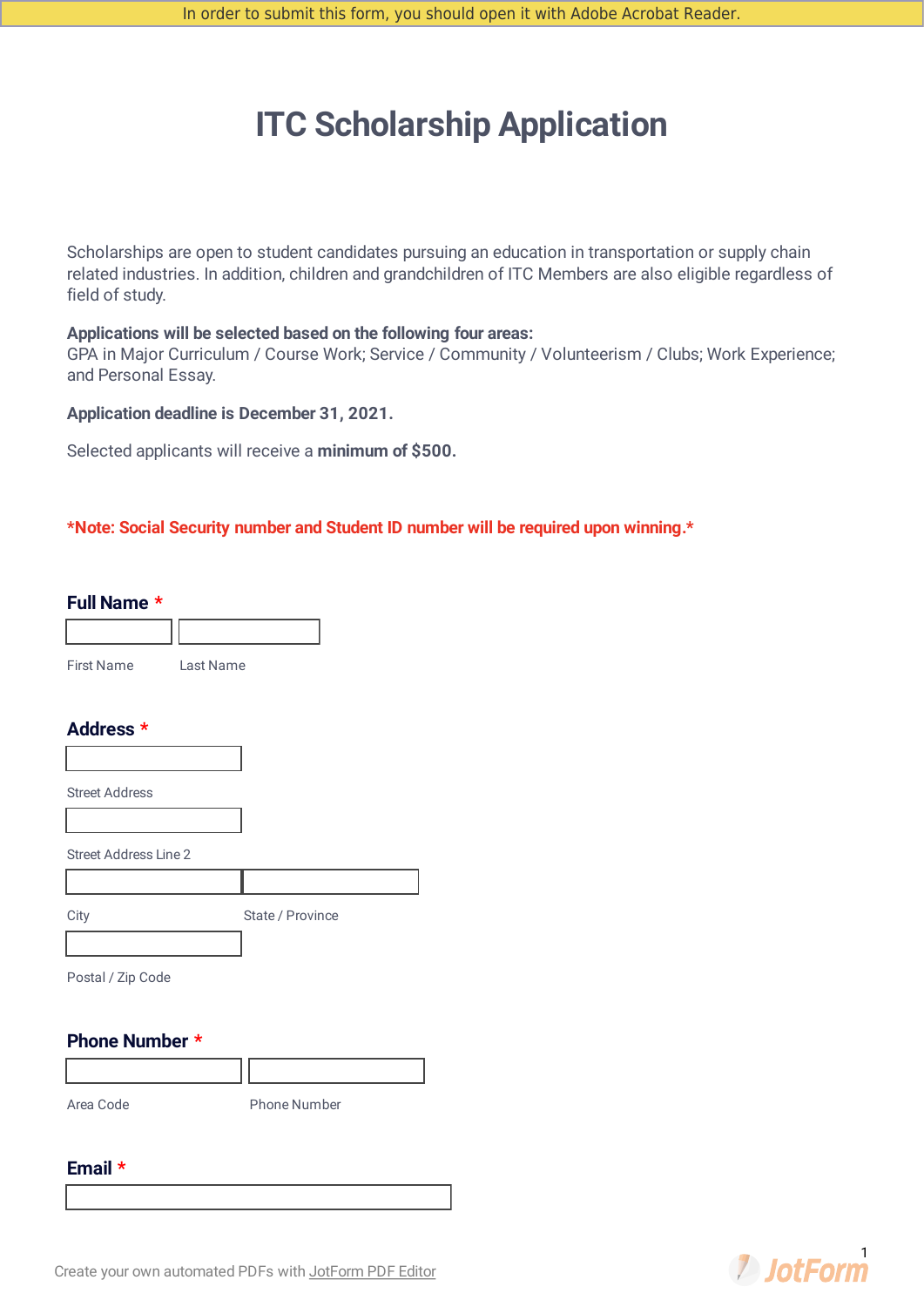|  | Are you pursuing an education in Transportation/ Distribution/ Logistics | or related field? * |
|--|--------------------------------------------------------------------------|---------------------|
|--|--------------------------------------------------------------------------|---------------------|

| m. |
|----|
| es |
|    |
|    |
| ٢. |

# **Please describe your field of study. \***

### **Are you the child or grandchild of an ITC Member? \***

 $\overline{O}$ Yes  $\overline{O}$ No

### **ITC Member Name / Relation to Member**

### **How did you learn about this scholarship opportunity? \***

# **Education History**

# **Name of High School \***

### **High School Address**

Create your own [automated](https://www.jotform.com/products/pdf-editor/?utm_source=pdf_file&utm_medium=referral&utm_term=212163539416151&utm_content=jotform_text&utm_campaign=pdf_file_branding_footer) PDFs with JotForm PDF Editor

**2** JotForm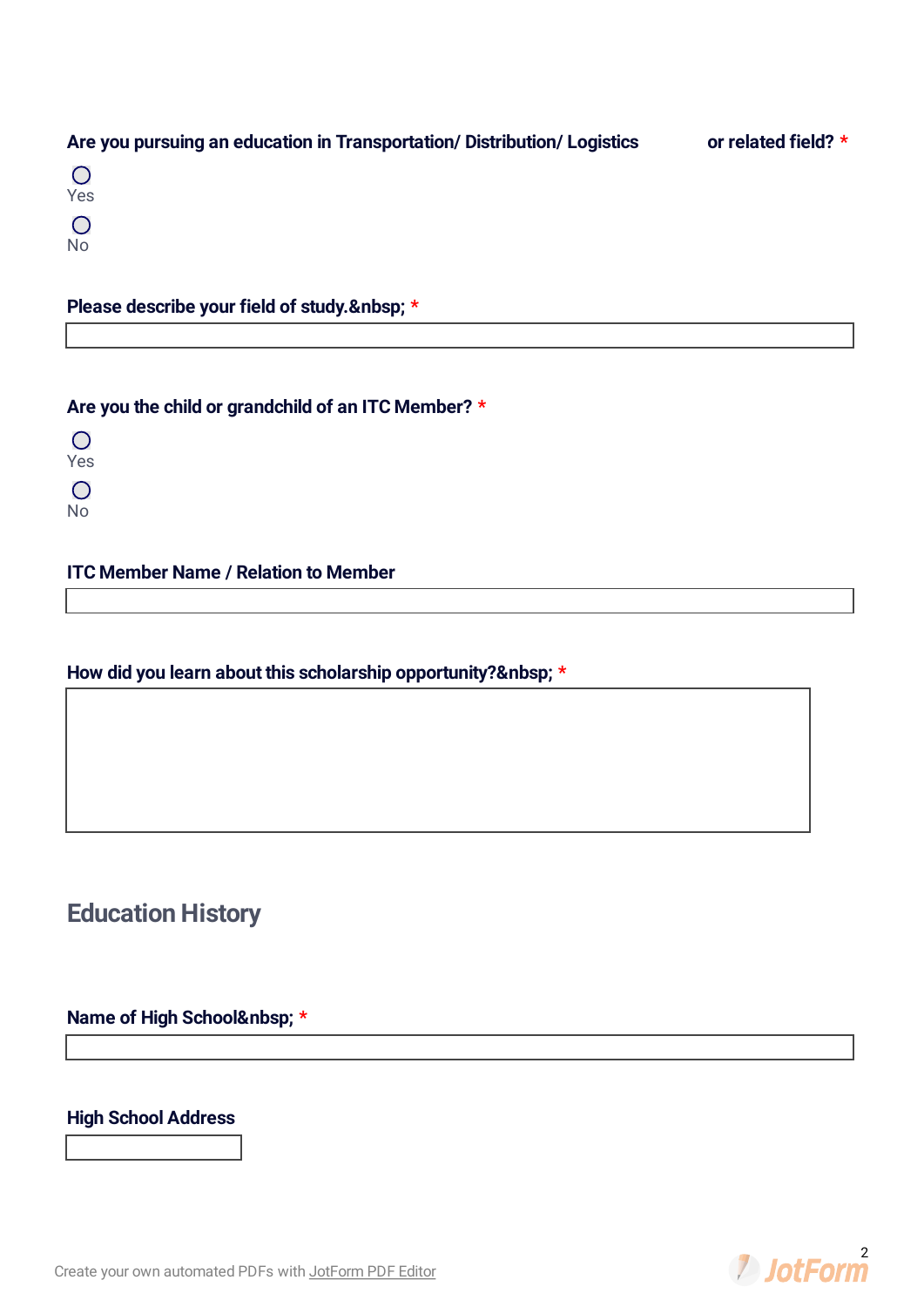|  | <b>Street Address</b> |
|--|-----------------------|
|--|-----------------------|

### **Did you, or will you, graduate with a High School Diploma? \***

 $\bigcirc$ No

### **Did you, or will you, attain your GED?**

 $\bigcirc$ Yes

 $\overline{O}$ 

No

# **If you earned your GED, how was it attained? \***

### **High School Graduation Date? (example - Month/Year) \***

# **College**

### **Are you currently accepted to a college or specialty school?**

 $\bigcirc$ Yes  $\bigcirc$ 

No

### **College / Specialty School Name \***

### **College / Specialty School Address \***

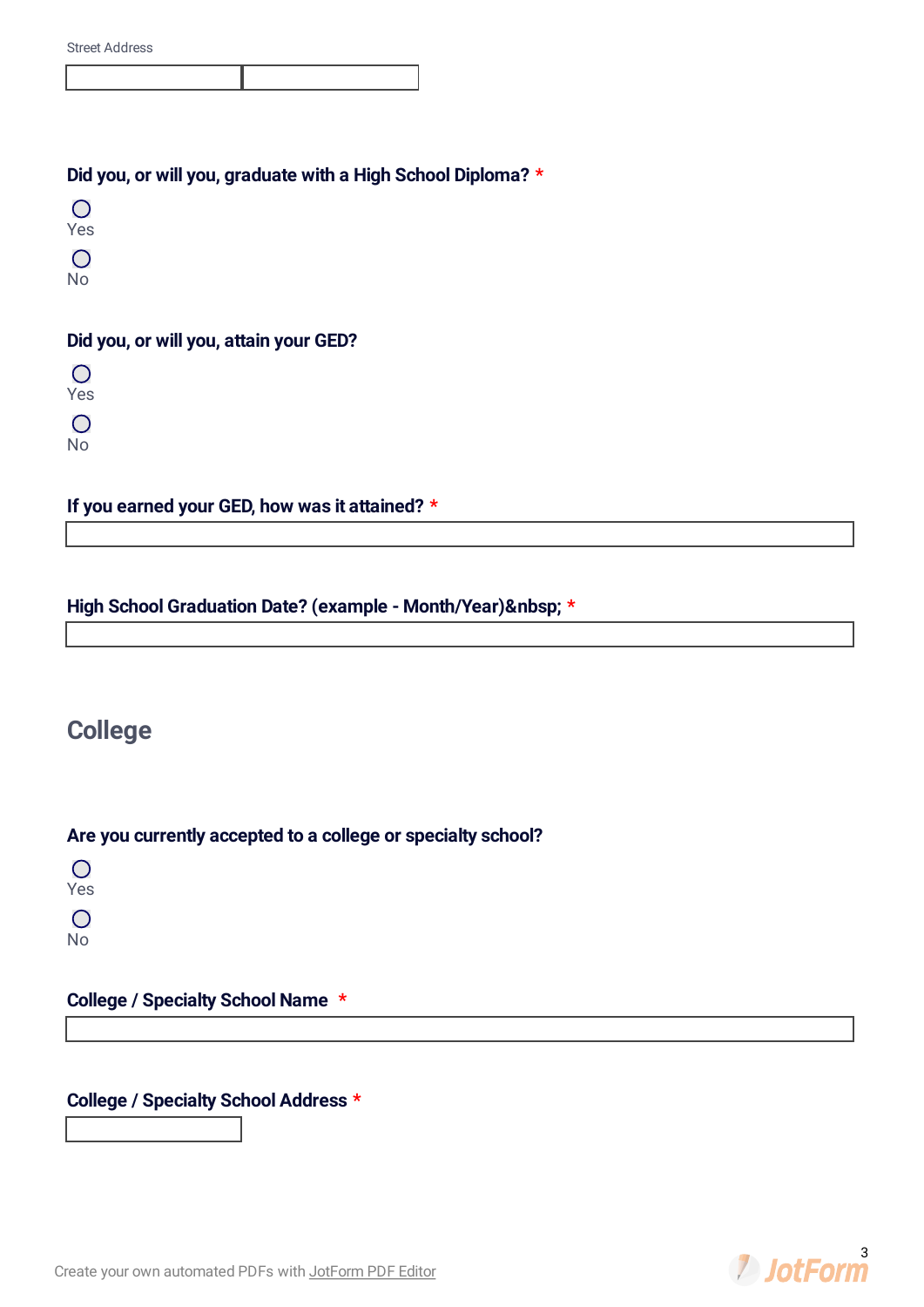### **Starting date? (month/year) \***

### **Are you currently enrolled in a college or specialty school? \***

 $\overline{O}$ Yes  $\overline{O}$ 

No

### **College/Specialty School Name \***

# **College/Specialty School Address \***

Street Address

City State / Province

### **Current year in College? \***

 $\bigcirc$ Freshmen

 $\bigcirc$ Sophomore

 $\bigcirc$ Junior

 $\bigcirc$ Senior

### **Major Declared/Field of Study \***

**Graduation Date (month/year) \***

### **Anticipated Career \***

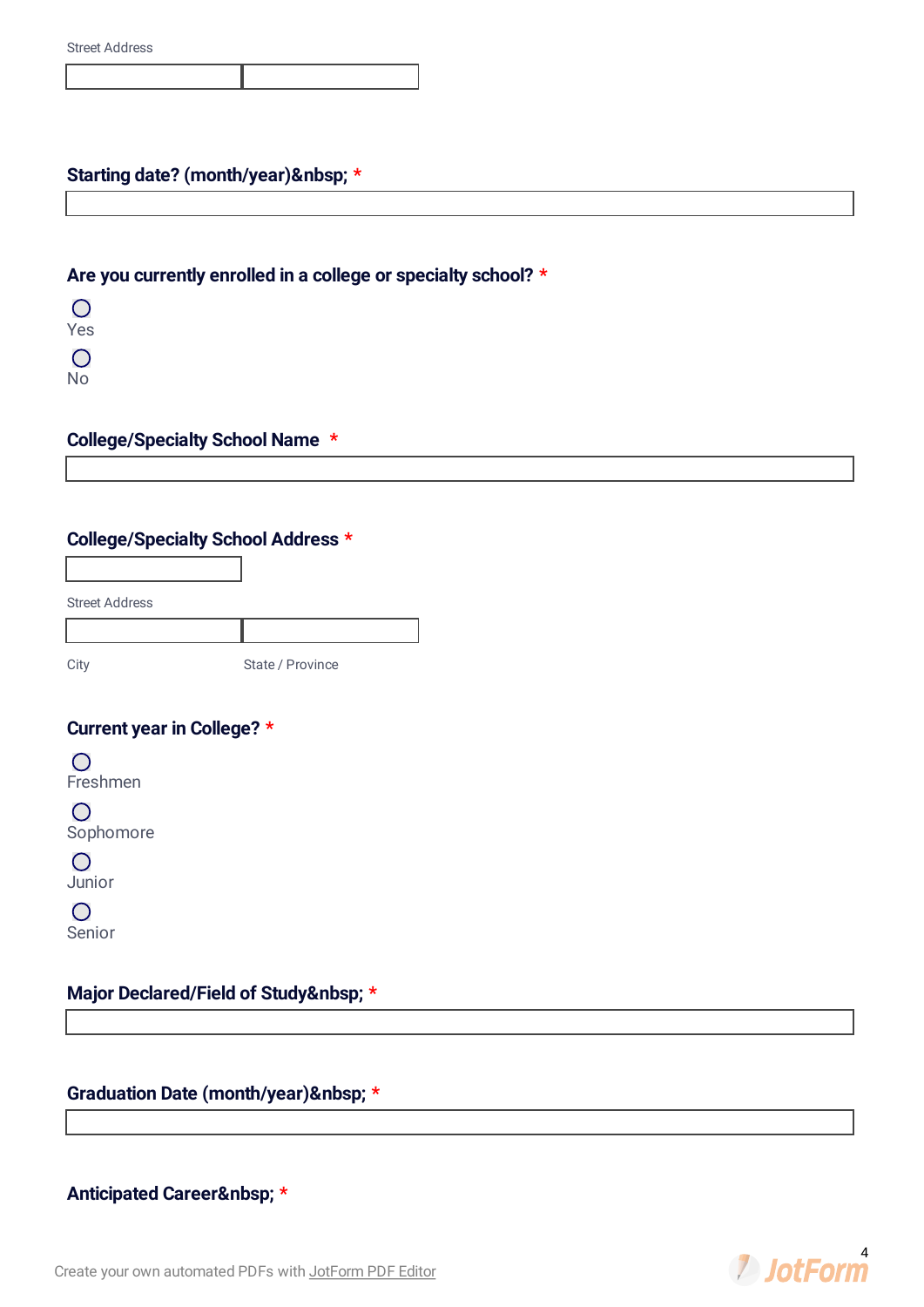### **School Schedule?**

 $\bigcirc$ Part Time  $\bigcirc$ 

Full Time

### **Major Curriculum/Coursework**

|                         | <b>Class Name</b> | <b>GPA</b> | <b>Instructor</b> |
|-------------------------|-------------------|------------|-------------------|
| 1                       |                   |            |                   |
| $\overline{2}$          |                   |            |                   |
| 3                       |                   |            |                   |
| $\overline{\mathbf{4}}$ |                   |            |                   |
| 5                       |                   |            |                   |

### **Service/Community/Volunteerism/Clubs**



### **Work Experience**

|                   | <b>Job Title</b> | <b>Description</b> | <b>Dates Employed</b> |
|-------------------|------------------|--------------------|-----------------------|
|                   |                  |                    |                       |
| $\mathbf{\Omega}$ |                  |                    |                       |
| 3                 |                  |                    |                       |

# **Personal Essay**

**Please compose a one page essay supporting your application to the ITC Scholarship Committee**